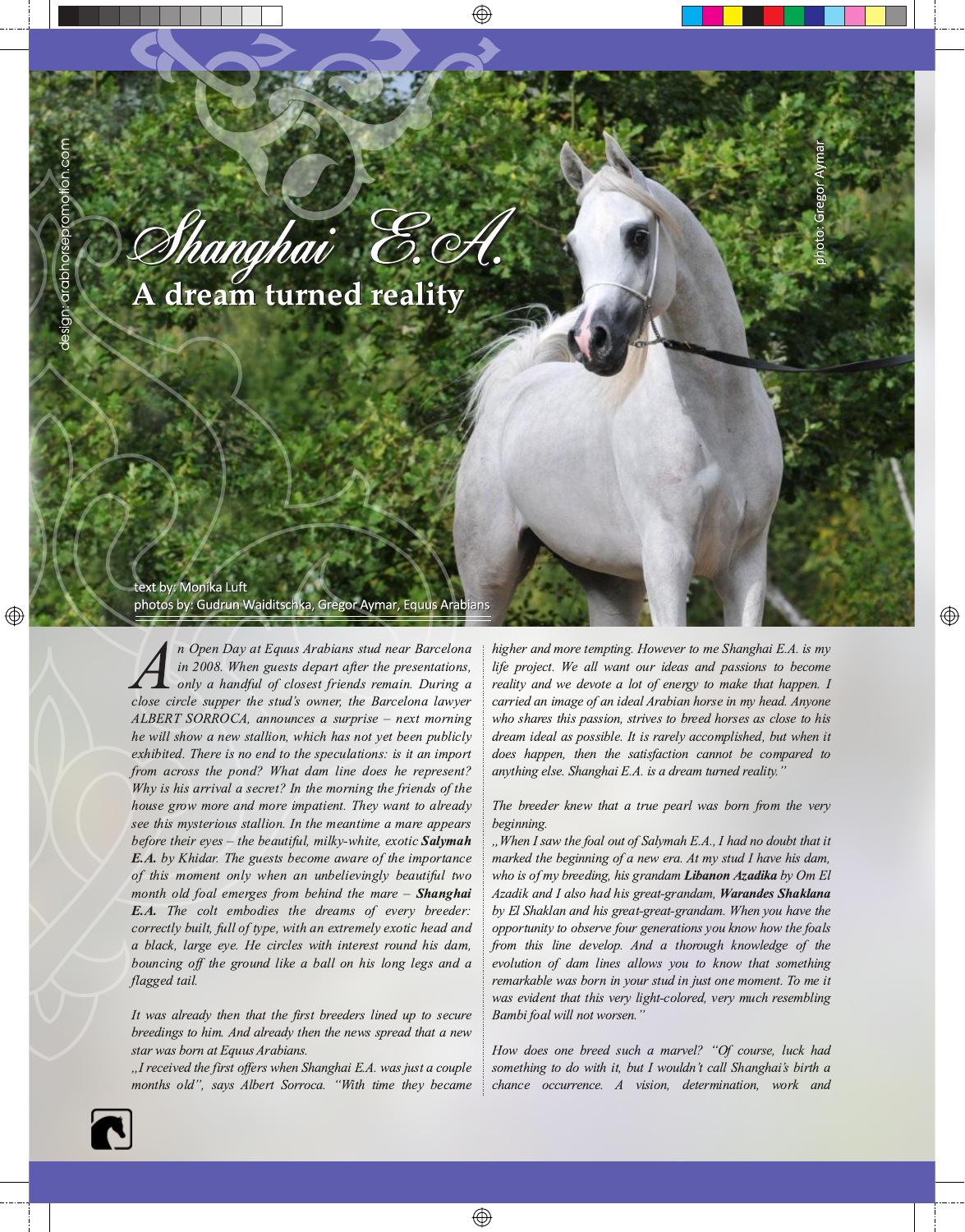

commitment are decisive", says Sorroca who, although a lawyer in his professional life, was interested in genetics almost from childhood. This passion resulted in twenty of his years being devoted to bird breeding. He experimented, trying various matings. He traveled the world, observing the achievements of other breeders. He claimed the title of World Champion with his specimens three times. And then he decided that he had achieved all that there was to achieve in this area and that the time had come to try something different. "I have inherited as interest in nature, especially horses, from my father and grandfather. Three generations of my family served in the army, in the Numancia 9 cavalry regiment. My father was a champion rider in show jumping. When I decided to open my own stud I first traveled a lot in order to find inspiration. The foundations of Equus Arabians became Polish mares or mares with Polish pedigrees. I think that their best qualities are a correct conformation and athletic abilities."

"I searched for a suitable stallion for mares with Polish blood", explains the breeder. "To me **Khidar** (Ansata Sinan Elizja/Esta-Ghalil) seemed like such a stallion, as in his

pedigree we find numerous Polish accents. The result of these matings turned out fabulous. I obtained seven daughters of Khidar descending from Polish damlines, which became the basis of the Equus Arabians breeding program. Then a chance appeared to take over Khidar's maternal stud, thanks to which I expanded the breeding program with his daughters from other lines, as well as sisters and further "cousins". I really wanted a dosage of El Shaklan blood and Khidar gave me such a possibility through El Shaklan's dam Estopa, who appears in Khidar's pedigree twice. In turn WH Justice's dam is the granddaugher of El Shaklan, so Shanghai E.A. has even more of that blood.'

"I decided to try mating the charismatic WH Justice with the most correct mares in my herd", he continues.

"Salymah E.A. seemed like a perfect candidate – tall, with a perfect body and topline and excellent legs  $-$  having inherited her superb conformation from Khidar."

Albert Sorroca planned the show career of Shanghai as thoroughly as his pedigree. In the first year the foal was trained and shown by the Equus Arabians manager, Bertrand Valette. The horse debuted as a yearling at the Cranked show in Albi (France), at once gaining the junior stallion championship. Already then it was evident that he's a true show horse who feels at home on the show arena, loves to draw attention and that performing is his passion! The next trophies were collected still that very same year in Bordeaux during the Arabian Masters show. In Menton (Aranked) he placed second in class (behind the stallion LA Karat), but was honored with the prestigious public's award of "VIP Coup de Coeur". The next stop on his way

to stardom was Hasselt (Belgium) and the title of Elran Cup (Aranked) Junior Champion Stallion. Later Aachen (second in class, behind Kahil Al Shaqab), Verona (four "20s" for type and head & neck) and a Junior Stallions Silver Medal in the European Championships and Paris - where Shanghai ended the show season with the titles of "Espoir" (Hope) and Best Head of the Show.

He received the trophy for Best Head in the next season also, which he began with a performance at the Al Khalediah Festival in Saudi Arabia. However 2010 for the young star was not a year of shows, but a first exam at the role of chief sire. He was bred to a large number of mares as for a two year old. This year more than 30 foals were born by Shanghai, out of which two third are fillies. Next year some 60 foals are expected by him. He triumphantly returned to the show arena in 2011.

"The cards in the three year old colts' class were dealt out in the very beginning, because no horse could threaten the Spanish (from Equus Arabians) Shanghai E.A., who at full speed burst onto the arena to the beats of «Macarena»", we wrote on polskiearaby.com in our September coverage of the



Shanghai E.A. as a yearling colt